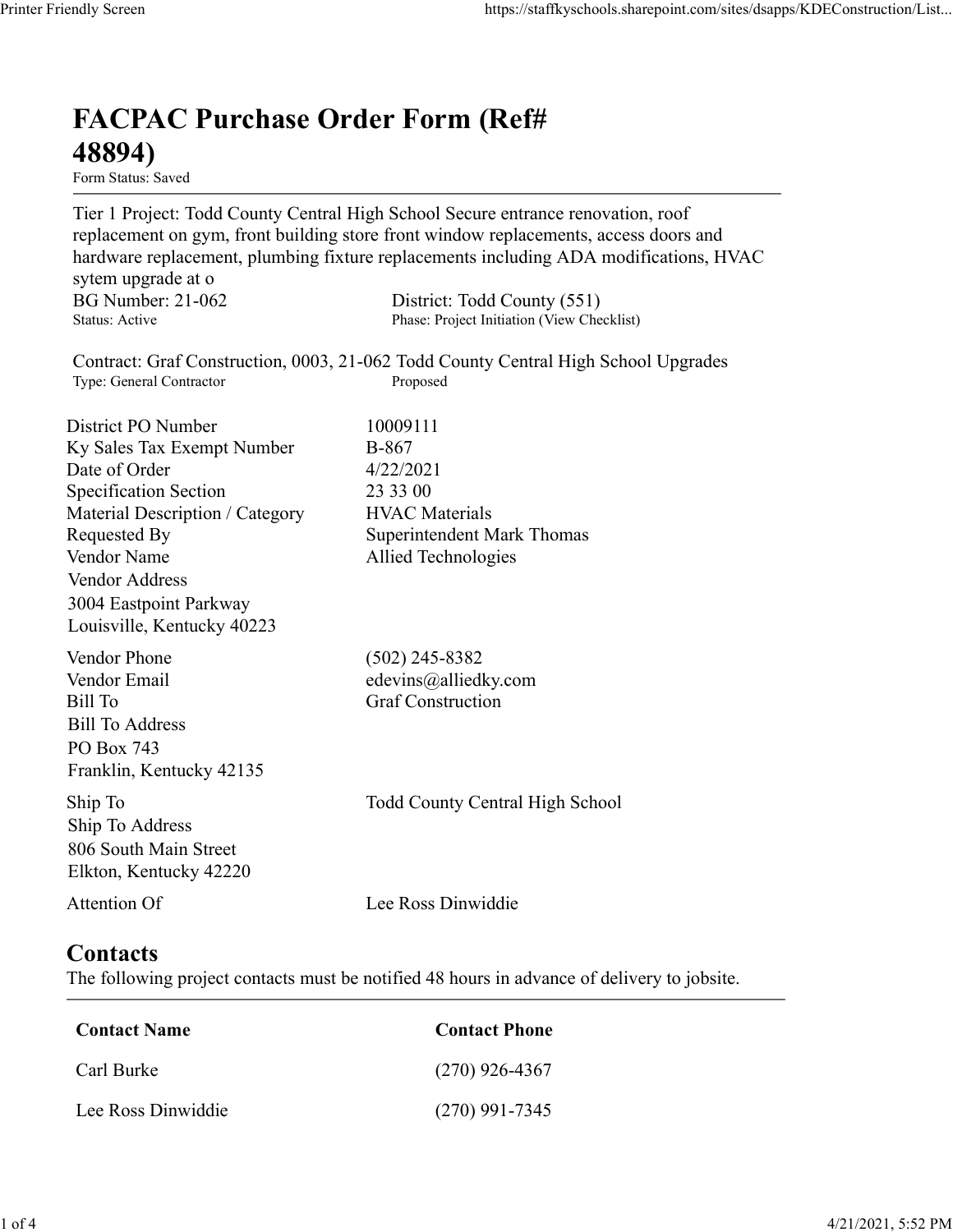## **Materials**

|                                                                                                                                                                                                                            |                              |              |                       | https://staffkyschools.sharepoint.com/sites/dsapps/KDEConstruction/List |
|----------------------------------------------------------------------------------------------------------------------------------------------------------------------------------------------------------------------------|------------------------------|--------------|-----------------------|-------------------------------------------------------------------------|
|                                                                                                                                                                                                                            |                              |              |                       |                                                                         |
| <b>Materials</b><br>Furnish the necessary materials to complete the following bid package(s) / specification<br>section(s) in its entirety. All materials shall be in accordance with the requirements of the<br>Contract. |                              |              |                       |                                                                         |
| <b>Item Description</b>                                                                                                                                                                                                    | <b>Item</b><br><b>Number</b> | Quantity     | <b>Unit Price</b>     | <b>Total</b>                                                            |
| <b>HVAC</b> Materials                                                                                                                                                                                                      | 1                            | $\mathbf{1}$ | \$23,210.00           | \$23,210.00                                                             |
|                                                                                                                                                                                                                            |                              |              | Purchase Order Total: | \$23,210.00                                                             |
| <b>Authorization</b>                                                                                                                                                                                                       |                              |              |                       |                                                                         |
|                                                                                                                                                                                                                            |                              |              |                       |                                                                         |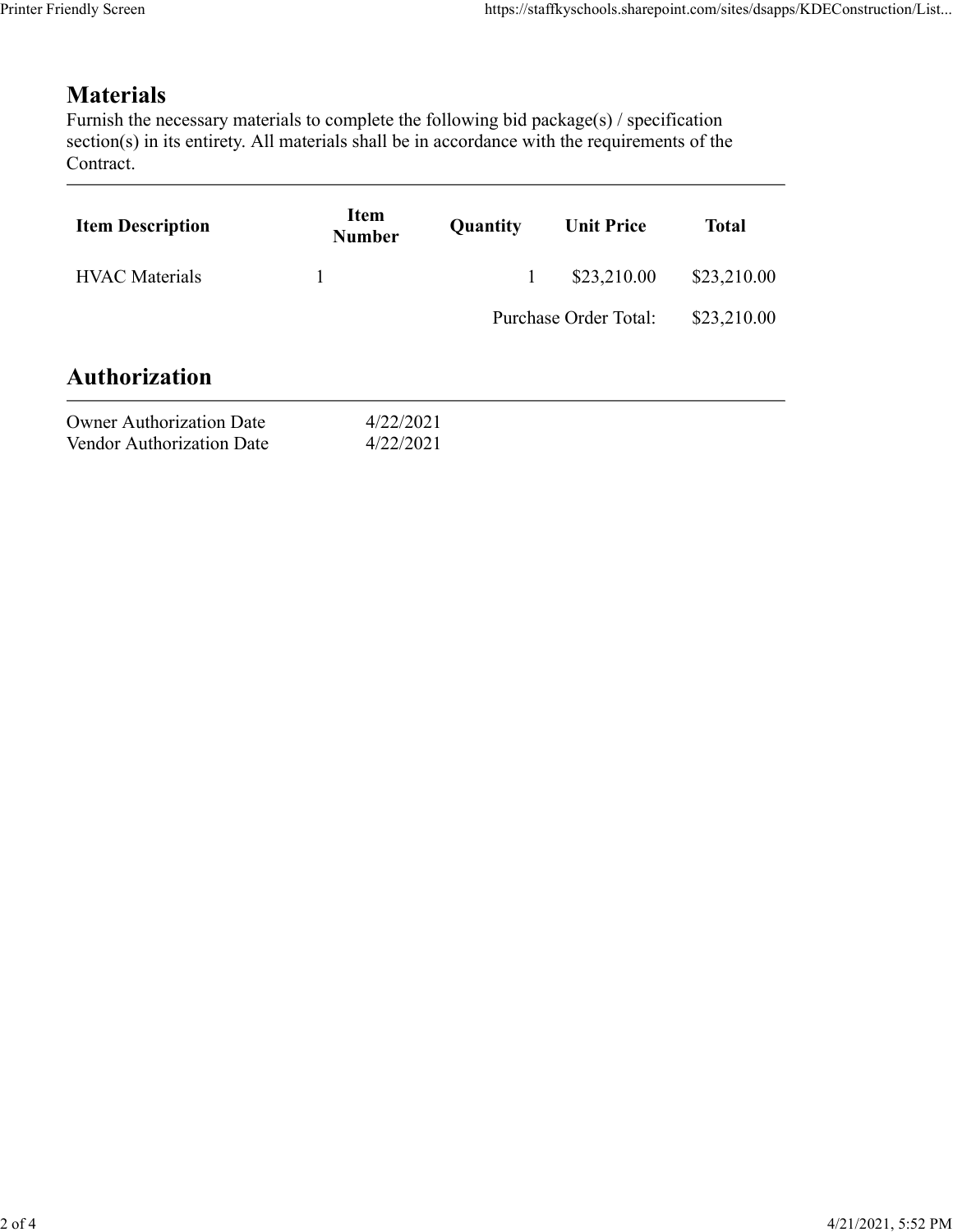| Printer Friendly Screen<br>https://staffkyschools.sharepoint.com/sites/dsapps/KDEConstruction/List<br><b>Purchase Order Signature Page (Online Form Ref# 48894)</b><br>Vendor<br>Date<br>Owner<br>Date<br><b>Terms and Conditions</b><br>1. Drawings, catalogs, cut sheets, or samples shall be submitted for approval.<br>2. All invoices shall be sent to the contractor/subcontractor designated on the purchase<br>order for approval. No invoices shall be sent directly to the Board of Education<br>(Owner) for payment.<br>3. All invoices shall reference the purchase order number.<br>4. No change in, modification of, or revision of this order shall be valid unless in writing<br>and signed by the Owner.<br>5. Vendor agrees to observe and comply with all applicable federal, state and locals laws,<br>rules, ordinances and regulations in performance of this order.<br>6. Vendor shall not assign this order or any right hereunder without first having obtained<br>the written consent of the Owner.<br>7. Deliveries are to be made in accordance with the Owner's schedule, as directed by the<br>General Contractor (GC), Construction Manager (CM) or Qualified Provider (QP).<br>8. The Owner may cancel this purchase order in whole or in part in the event that the<br>vendor fails or refuses to deliver any of the items purchased, within the time provided,<br>or otherwise violates any of the conditions of this purchase order, or if it becomes<br>evident that the vendor is not providing materials in accordance with the specifications<br>or with such diligence as to permit delivery on or before the delivery date.<br>9. The vendor agrees to deliver the items to the supplied hereunder free and clear of all<br>liens, encumbrances and claims.<br>10. If any of the goods covered under this purchase order are found to be defective in<br>material or workmanship, or otherwise not in conformity with the requirements of this<br>order, the Owner, in addition to the other rights which it may have under warranty or<br>otherwise, shall have the right to reject the same or require that such articles or<br>materials be corrected or replaced promptly with satisfactory materials or |  |
|-------------------------------------------------------------------------------------------------------------------------------------------------------------------------------------------------------------------------------------------------------------------------------------------------------------------------------------------------------------------------------------------------------------------------------------------------------------------------------------------------------------------------------------------------------------------------------------------------------------------------------------------------------------------------------------------------------------------------------------------------------------------------------------------------------------------------------------------------------------------------------------------------------------------------------------------------------------------------------------------------------------------------------------------------------------------------------------------------------------------------------------------------------------------------------------------------------------------------------------------------------------------------------------------------------------------------------------------------------------------------------------------------------------------------------------------------------------------------------------------------------------------------------------------------------------------------------------------------------------------------------------------------------------------------------------------------------------------------------------------------------------------------------------------------------------------------------------------------------------------------------------------------------------------------------------------------------------------------------------------------------------------------------------------------------------------------------------------------------------------------------------------------------------------------------------------------------------------------------------------------------|--|
|                                                                                                                                                                                                                                                                                                                                                                                                                                                                                                                                                                                                                                                                                                                                                                                                                                                                                                                                                                                                                                                                                                                                                                                                                                                                                                                                                                                                                                                                                                                                                                                                                                                                                                                                                                                                                                                                                                                                                                                                                                                                                                                                                                                                                                                       |  |
|                                                                                                                                                                                                                                                                                                                                                                                                                                                                                                                                                                                                                                                                                                                                                                                                                                                                                                                                                                                                                                                                                                                                                                                                                                                                                                                                                                                                                                                                                                                                                                                                                                                                                                                                                                                                                                                                                                                                                                                                                                                                                                                                                                                                                                                       |  |
|                                                                                                                                                                                                                                                                                                                                                                                                                                                                                                                                                                                                                                                                                                                                                                                                                                                                                                                                                                                                                                                                                                                                                                                                                                                                                                                                                                                                                                                                                                                                                                                                                                                                                                                                                                                                                                                                                                                                                                                                                                                                                                                                                                                                                                                       |  |
|                                                                                                                                                                                                                                                                                                                                                                                                                                                                                                                                                                                                                                                                                                                                                                                                                                                                                                                                                                                                                                                                                                                                                                                                                                                                                                                                                                                                                                                                                                                                                                                                                                                                                                                                                                                                                                                                                                                                                                                                                                                                                                                                                                                                                                                       |  |
|                                                                                                                                                                                                                                                                                                                                                                                                                                                                                                                                                                                                                                                                                                                                                                                                                                                                                                                                                                                                                                                                                                                                                                                                                                                                                                                                                                                                                                                                                                                                                                                                                                                                                                                                                                                                                                                                                                                                                                                                                                                                                                                                                                                                                                                       |  |
|                                                                                                                                                                                                                                                                                                                                                                                                                                                                                                                                                                                                                                                                                                                                                                                                                                                                                                                                                                                                                                                                                                                                                                                                                                                                                                                                                                                                                                                                                                                                                                                                                                                                                                                                                                                                                                                                                                                                                                                                                                                                                                                                                                                                                                                       |  |
|                                                                                                                                                                                                                                                                                                                                                                                                                                                                                                                                                                                                                                                                                                                                                                                                                                                                                                                                                                                                                                                                                                                                                                                                                                                                                                                                                                                                                                                                                                                                                                                                                                                                                                                                                                                                                                                                                                                                                                                                                                                                                                                                                                                                                                                       |  |
|                                                                                                                                                                                                                                                                                                                                                                                                                                                                                                                                                                                                                                                                                                                                                                                                                                                                                                                                                                                                                                                                                                                                                                                                                                                                                                                                                                                                                                                                                                                                                                                                                                                                                                                                                                                                                                                                                                                                                                                                                                                                                                                                                                                                                                                       |  |
|                                                                                                                                                                                                                                                                                                                                                                                                                                                                                                                                                                                                                                                                                                                                                                                                                                                                                                                                                                                                                                                                                                                                                                                                                                                                                                                                                                                                                                                                                                                                                                                                                                                                                                                                                                                                                                                                                                                                                                                                                                                                                                                                                                                                                                                       |  |
|                                                                                                                                                                                                                                                                                                                                                                                                                                                                                                                                                                                                                                                                                                                                                                                                                                                                                                                                                                                                                                                                                                                                                                                                                                                                                                                                                                                                                                                                                                                                                                                                                                                                                                                                                                                                                                                                                                                                                                                                                                                                                                                                                                                                                                                       |  |
|                                                                                                                                                                                                                                                                                                                                                                                                                                                                                                                                                                                                                                                                                                                                                                                                                                                                                                                                                                                                                                                                                                                                                                                                                                                                                                                                                                                                                                                                                                                                                                                                                                                                                                                                                                                                                                                                                                                                                                                                                                                                                                                                                                                                                                                       |  |
|                                                                                                                                                                                                                                                                                                                                                                                                                                                                                                                                                                                                                                                                                                                                                                                                                                                                                                                                                                                                                                                                                                                                                                                                                                                                                                                                                                                                                                                                                                                                                                                                                                                                                                                                                                                                                                                                                                                                                                                                                                                                                                                                                                                                                                                       |  |
|                                                                                                                                                                                                                                                                                                                                                                                                                                                                                                                                                                                                                                                                                                                                                                                                                                                                                                                                                                                                                                                                                                                                                                                                                                                                                                                                                                                                                                                                                                                                                                                                                                                                                                                                                                                                                                                                                                                                                                                                                                                                                                                                                                                                                                                       |  |
|                                                                                                                                                                                                                                                                                                                                                                                                                                                                                                                                                                                                                                                                                                                                                                                                                                                                                                                                                                                                                                                                                                                                                                                                                                                                                                                                                                                                                                                                                                                                                                                                                                                                                                                                                                                                                                                                                                                                                                                                                                                                                                                                                                                                                                                       |  |
|                                                                                                                                                                                                                                                                                                                                                                                                                                                                                                                                                                                                                                                                                                                                                                                                                                                                                                                                                                                                                                                                                                                                                                                                                                                                                                                                                                                                                                                                                                                                                                                                                                                                                                                                                                                                                                                                                                                                                                                                                                                                                                                                                                                                                                                       |  |
|                                                                                                                                                                                                                                                                                                                                                                                                                                                                                                                                                                                                                                                                                                                                                                                                                                                                                                                                                                                                                                                                                                                                                                                                                                                                                                                                                                                                                                                                                                                                                                                                                                                                                                                                                                                                                                                                                                                                                                                                                                                                                                                                                                                                                                                       |  |
|                                                                                                                                                                                                                                                                                                                                                                                                                                                                                                                                                                                                                                                                                                                                                                                                                                                                                                                                                                                                                                                                                                                                                                                                                                                                                                                                                                                                                                                                                                                                                                                                                                                                                                                                                                                                                                                                                                                                                                                                                                                                                                                                                                                                                                                       |  |
|                                                                                                                                                                                                                                                                                                                                                                                                                                                                                                                                                                                                                                                                                                                                                                                                                                                                                                                                                                                                                                                                                                                                                                                                                                                                                                                                                                                                                                                                                                                                                                                                                                                                                                                                                                                                                                                                                                                                                                                                                                                                                                                                                                                                                                                       |  |
|                                                                                                                                                                                                                                                                                                                                                                                                                                                                                                                                                                                                                                                                                                                                                                                                                                                                                                                                                                                                                                                                                                                                                                                                                                                                                                                                                                                                                                                                                                                                                                                                                                                                                                                                                                                                                                                                                                                                                                                                                                                                                                                                                                                                                                                       |  |
|                                                                                                                                                                                                                                                                                                                                                                                                                                                                                                                                                                                                                                                                                                                                                                                                                                                                                                                                                                                                                                                                                                                                                                                                                                                                                                                                                                                                                                                                                                                                                                                                                                                                                                                                                                                                                                                                                                                                                                                                                                                                                                                                                                                                                                                       |  |
|                                                                                                                                                                                                                                                                                                                                                                                                                                                                                                                                                                                                                                                                                                                                                                                                                                                                                                                                                                                                                                                                                                                                                                                                                                                                                                                                                                                                                                                                                                                                                                                                                                                                                                                                                                                                                                                                                                                                                                                                                                                                                                                                                                                                                                                       |  |
|                                                                                                                                                                                                                                                                                                                                                                                                                                                                                                                                                                                                                                                                                                                                                                                                                                                                                                                                                                                                                                                                                                                                                                                                                                                                                                                                                                                                                                                                                                                                                                                                                                                                                                                                                                                                                                                                                                                                                                                                                                                                                                                                                                                                                                                       |  |
|                                                                                                                                                                                                                                                                                                                                                                                                                                                                                                                                                                                                                                                                                                                                                                                                                                                                                                                                                                                                                                                                                                                                                                                                                                                                                                                                                                                                                                                                                                                                                                                                                                                                                                                                                                                                                                                                                                                                                                                                                                                                                                                                                                                                                                                       |  |
|                                                                                                                                                                                                                                                                                                                                                                                                                                                                                                                                                                                                                                                                                                                                                                                                                                                                                                                                                                                                                                                                                                                                                                                                                                                                                                                                                                                                                                                                                                                                                                                                                                                                                                                                                                                                                                                                                                                                                                                                                                                                                                                                                                                                                                                       |  |
| workmanship.                                                                                                                                                                                                                                                                                                                                                                                                                                                                                                                                                                                                                                                                                                                                                                                                                                                                                                                                                                                                                                                                                                                                                                                                                                                                                                                                                                                                                                                                                                                                                                                                                                                                                                                                                                                                                                                                                                                                                                                                                                                                                                                                                                                                                                          |  |
| 11. By acknowledging receipt of this order, by performing the designated work or any<br>portion thereof, or by shipping the designated goods, the vendor agrees to the terms and                                                                                                                                                                                                                                                                                                                                                                                                                                                                                                                                                                                                                                                                                                                                                                                                                                                                                                                                                                                                                                                                                                                                                                                                                                                                                                                                                                                                                                                                                                                                                                                                                                                                                                                                                                                                                                                                                                                                                                                                                                                                      |  |
| conditions outlined.                                                                                                                                                                                                                                                                                                                                                                                                                                                                                                                                                                                                                                                                                                                                                                                                                                                                                                                                                                                                                                                                                                                                                                                                                                                                                                                                                                                                                                                                                                                                                                                                                                                                                                                                                                                                                                                                                                                                                                                                                                                                                                                                                                                                                                  |  |